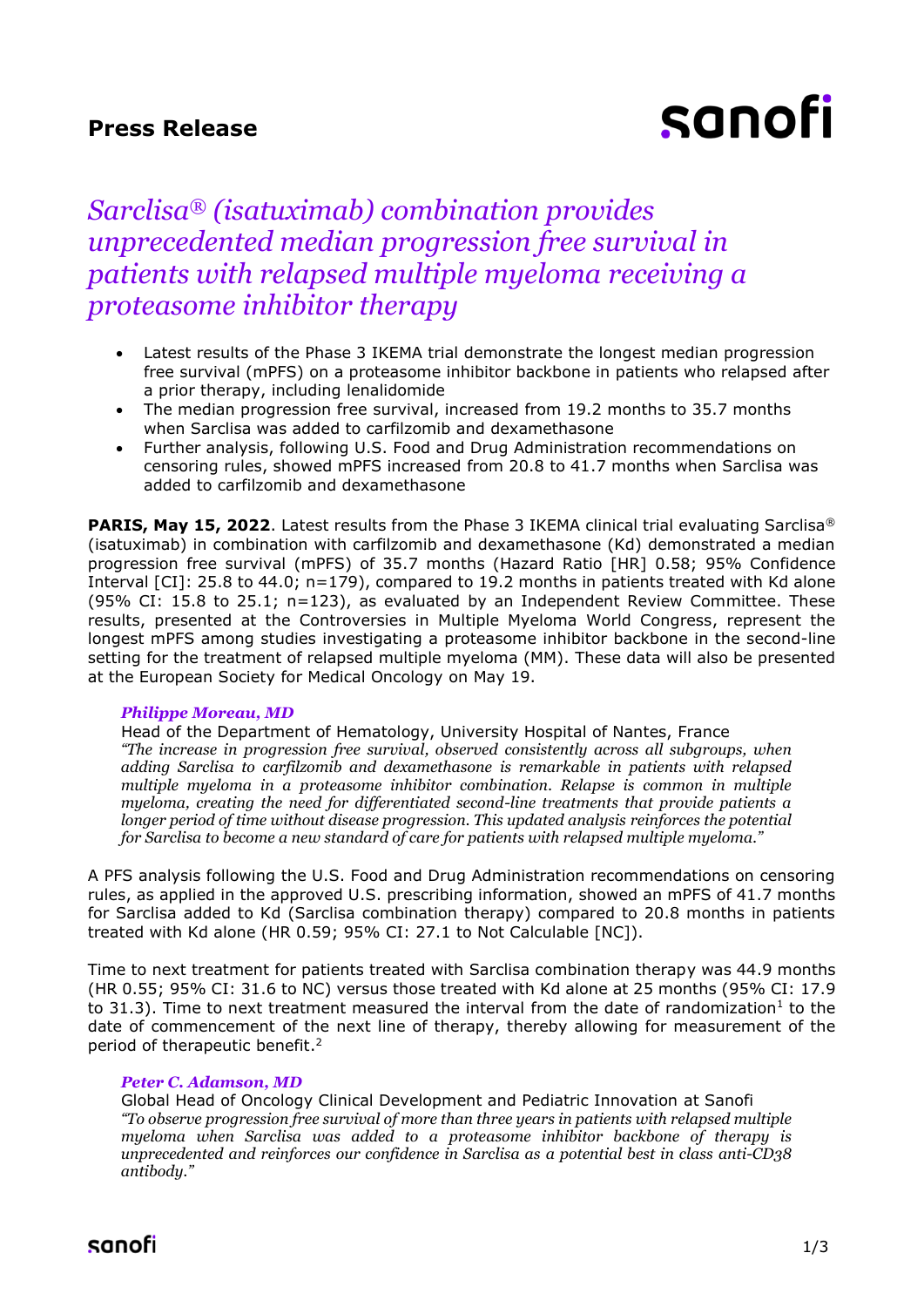The safety and tolerability of Sarclisa observed in this analysis were consistent with the safety profile of Sarclisa in other clinical trials, with no new safety signals observed. For the Sarclisa combination therapy and Kd groups, the most common adverse events were infusion related reaction (45.8%, 3.3%), diarrhea (39.5%, 32%), hypertension (37.9%, 35.2%), upper respiratory tract infection (37.3%, 27%), fatigue (31.6%, 20.5%), dyspnoea (30.5%, 22.1%), pneumonia (27.1%, 21.3%), back pain (25.4%, 21.3%), insomnia (25.4%, 24.6%), and bronchitis (24.3%, 12.3%). Treatment exposure in the Sarclisa combination therapy arm was 30 weeks longer than in the control arm. Treatment emergent adverse events (TEAEs) of  $\geq$ Grade 3 were reported in 83.6% of patients treated with Sarclisa combination therapy and in 73% of those treated with Kd alone. Serious TEAEs were higher in the Sarclisa combination therapy arm versus Kd alone (70.1% versus 59.8%). No difference was observed after exposure adjustment."

These results will be discussed with regulatory authorities at a future date.

### *About the IKEMA trial*

The randomized, multi-center, open label Phase 3 IKEMA clinical trial enrolled 302 patients with relapsed MM across 69 centers spanning 16 countries. All study participants had received one to three prior anti-myeloma therapies. During the trial, Sarclisa was administered through an intravenous infusion at a dose of 10mg/kg once weekly for four weeks, then every other week for 28-day cycles in combination with carfilzomib twice weekly at the 20/56mg/m2 dose and dexamethasone at the standard dose for the duration of treatment. The primary endpoint of IKEMA was progression free survival. Secondary endpoints included overall response rate, the rate of complete response or better, the rate of very good partial response or better, rate of minimal residual disease-negativity, overall survival and safety.<sup>3</sup>

### *About Sarclisa*

Sarclisa is a monoclonal antibody that targets a specific epitope on the CD38 receptor on multiple myeloma (MM) cells. It is designed to work through multiple mechanisms of action including programmed tumor cell death (apoptosis) and immunomodulatory activity. CD38 is highly and uniformly expressed on the surface of MM cells, making it a potential target for antibody-based therapeutics such as Sarclisa.

Based on the Phase 3 ICARIA-MM study, Sarclisa is approved in a number of countries, including the U.S. and EU, in combination with pomalidomide and dexamethasone for the treatment of patients with relapsed refractory MM (RRMM) who have received ≥2 prior therapies, including lenalidomide and a proteasome inhibitor. Based on the Phase 3 IKEMA study, Sarclisa is also approved in multiple countries in combination with carfilzomib and dexamethasone, including in the U.S. for the treatment of patients with RRMM who have received 1–3 prior lines of therapy and in the European Union for patients with MM who have received at least 1 prior therapy. In the U.S., the generic name for Sarclisa is isatuximab-irfc, with irfc as the suffix designated in accordance with Nonproprietary Naming of Biological Products Guidance for Industry issued by the U.S. Food and Drug Administration (FDA).

Sarclisa continues to be evaluated in multiple ongoing Phase 3 clinical trials in combination with current standard treatments across the MM treatment continuum. It is also under investigation for the treatment of other hematologic malignancies and solid tumors. The safety and efficacy of these additional uses have not been reviewed by any regulatory authority worldwide.

For more information on Sarclisa clinical trials, please visit [www.clinicaltrials.gov.](http://www.clinicaltrials.gov/)

## *About multiple myeloma*

MM is the second most common hematologic malignancy, $4$  with more than 130,000 new diagnoses of MM worldwide yearly.<sup>5</sup> Despite available treatments, MM remains an incurable malignancy and is associated with significant patient burden. Since MM does not have a cure,

## sanofi